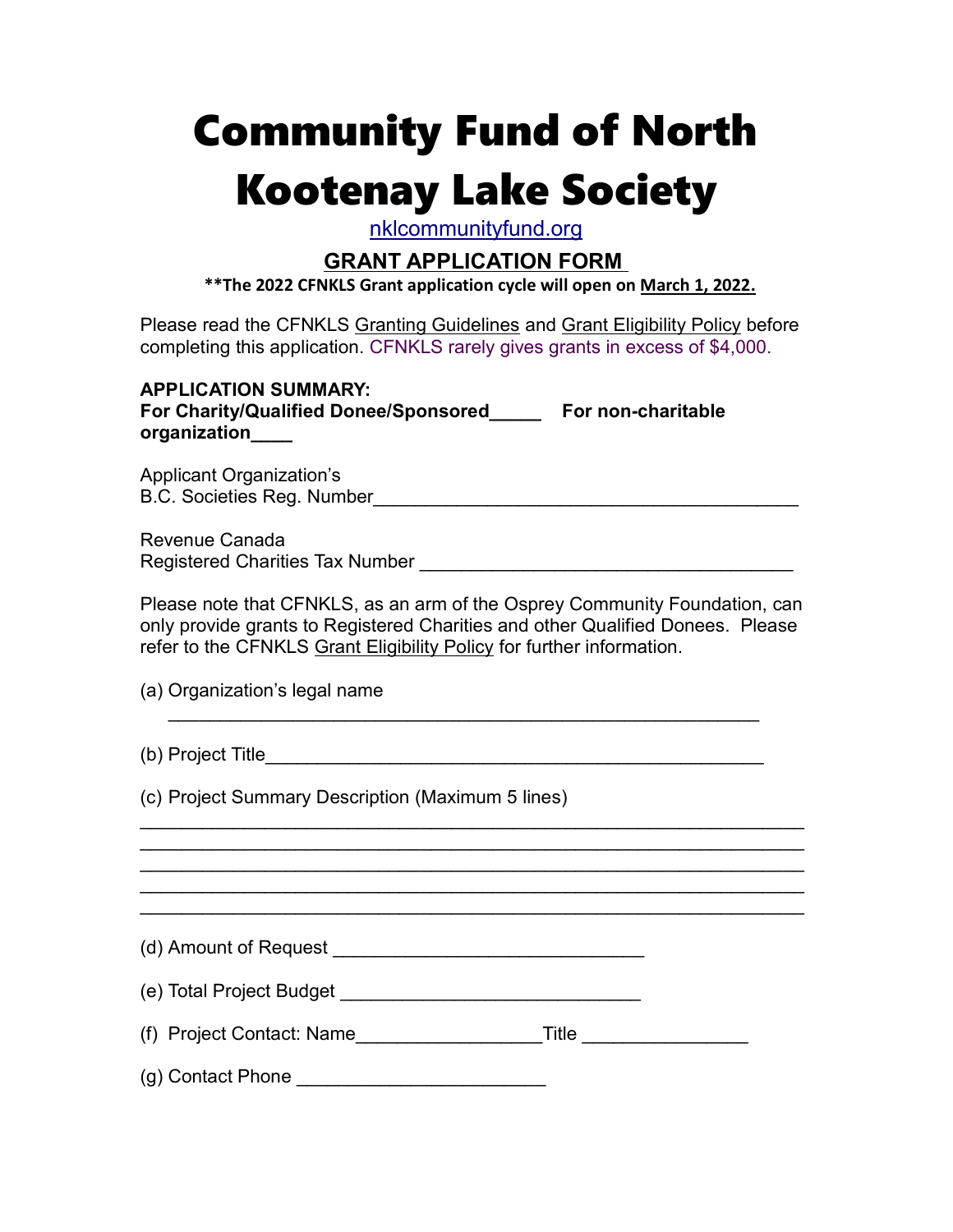|                                                                                            | Section A – General information regarding the applicant organization                  |  |  |  |  |  |  |  |  |
|--------------------------------------------------------------------------------------------|---------------------------------------------------------------------------------------|--|--|--|--|--|--|--|--|
|                                                                                            |                                                                                       |  |  |  |  |  |  |  |  |
|                                                                                            | City/Town _______________________ Postal Code ____________________                    |  |  |  |  |  |  |  |  |
|                                                                                            |                                                                                       |  |  |  |  |  |  |  |  |
|                                                                                            |                                                                                       |  |  |  |  |  |  |  |  |
|                                                                                            | 3. Directors: o Attach a complete directors list or fill in below:                    |  |  |  |  |  |  |  |  |
|                                                                                            |                                                                                       |  |  |  |  |  |  |  |  |
|                                                                                            | Telephone ___________________________________                                         |  |  |  |  |  |  |  |  |
|                                                                                            |                                                                                       |  |  |  |  |  |  |  |  |
|                                                                                            |                                                                                       |  |  |  |  |  |  |  |  |
|                                                                                            |                                                                                       |  |  |  |  |  |  |  |  |
|                                                                                            |                                                                                       |  |  |  |  |  |  |  |  |
| 4. Organization mandate/activities: o Annual Report attached or brief<br>description below |                                                                                       |  |  |  |  |  |  |  |  |
|                                                                                            |                                                                                       |  |  |  |  |  |  |  |  |
|                                                                                            |                                                                                       |  |  |  |  |  |  |  |  |
|                                                                                            | Section B - Information regarding the project for which funding is being<br>requested |  |  |  |  |  |  |  |  |
|                                                                                            |                                                                                       |  |  |  |  |  |  |  |  |
|                                                                                            | 6. Project background and need for this project                                       |  |  |  |  |  |  |  |  |
|                                                                                            |                                                                                       |  |  |  |  |  |  |  |  |
|                                                                                            |                                                                                       |  |  |  |  |  |  |  |  |
|                                                                                            | 7. Project goals/objectives                                                           |  |  |  |  |  |  |  |  |
|                                                                                            |                                                                                       |  |  |  |  |  |  |  |  |
|                                                                                            |                                                                                       |  |  |  |  |  |  |  |  |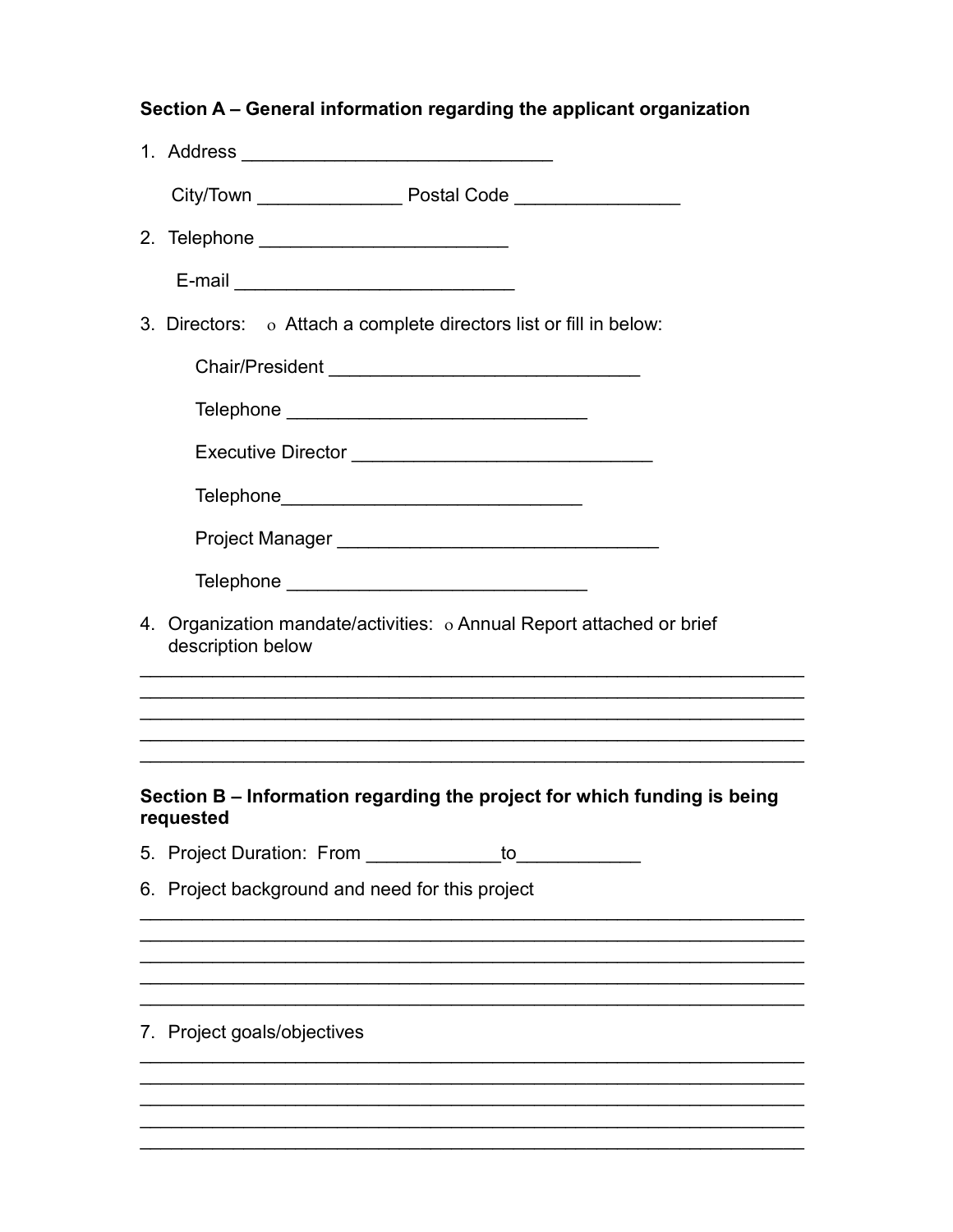8. Project activities and plan of action

9. Expected results of this project

10. Who will benefit from this Project?

11. How will the project be evaluated?

12. If this project is not time-limited, how will it continue after the period of funding ends?

<u> 1989 - 1989 - 1989 - 1989 - 1989 - 1989 - 1989 - 1989 - 1989 - 1989 - 1989 - 1989 - 1989 - 1989 - 1989 - 19</u>

13. CFNKLS can only make grants on a year-to-year basis, but we would be interested to know if this grant application is part of a longer term plan of 3 to 5 years.

14. FOLLOW UP: Grant recipients are required to provide written reports about their projects at the CFNKLS AGM closest to the project's completion. (A project Report Form will be provided to all grant recipients.) Oral reports are also useful in "telling your story", as well as photos, and we very much welcome that kind of feedback. Please note: any photos submitted to CFNKLS in reports, may subsequently appear in various CFNKLS publicity materials and on social media.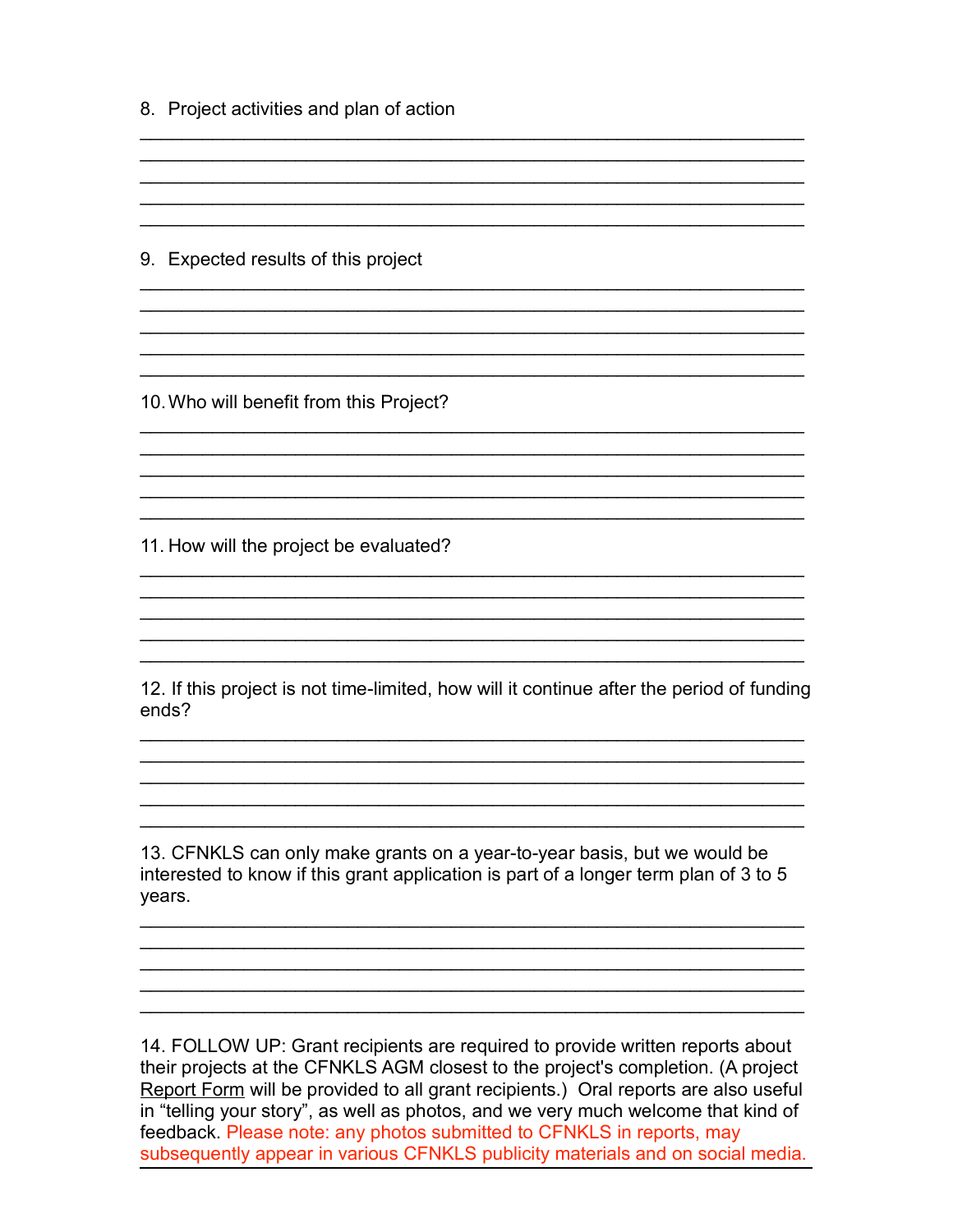Please provide the contact information of the person most likely to be responsible for making these reports:

| Name: |  |  |  |  |
|-------|--|--|--|--|
|       |  |  |  |  |

Telephone(s) \_\_\_\_\_\_\_\_\_\_\_\_\_\_\_\_\_\_\_\_\_\_\_\_\_\_\_\_\_\_\_\_

E-mail address \_\_\_\_\_\_\_\_\_\_\_\_\_\_\_\_\_\_\_\_\_\_\_\_\_\_\_\_\_\_\_

#### Section C – Project Budget \*\*\* A budget MUST accompany this application in order to qualify for a grant.

| <b>Expenditures</b>       |                    |      |                                       |  |  |  |
|---------------------------|--------------------|------|---------------------------------------|--|--|--|
| <b>Item</b>               | <b>Description</b> | Cost | <b>Expected from</b><br><b>CFNKLS</b> |  |  |  |
| Salaries/benefits         |                    |      |                                       |  |  |  |
| Professional fees/        |                    |      |                                       |  |  |  |
| honoraria                 |                    |      |                                       |  |  |  |
| Rent/utilities            |                    |      |                                       |  |  |  |
| Telephone/                |                    |      |                                       |  |  |  |
| communications            |                    |      |                                       |  |  |  |
| Office/postage/ equipment |                    |      |                                       |  |  |  |
| Printing/photocopying     |                    |      |                                       |  |  |  |
| Travel                    |                    |      |                                       |  |  |  |
| Promotion/Publicity       |                    |      |                                       |  |  |  |
| <b>Production costs</b>   |                    |      |                                       |  |  |  |
| Evaluation                |                    |      |                                       |  |  |  |
| Other (specify)           |                    |      |                                       |  |  |  |
|                           |                    |      |                                       |  |  |  |
|                           |                    |      |                                       |  |  |  |
|                           |                    |      |                                       |  |  |  |
|                           |                    |      |                                       |  |  |  |
| <b>Total Expenditures</b> |                    |      |                                       |  |  |  |

#### Revenues

| <b>Sources</b>       | \$ Assured | \$ Potential | <b>Contact &amp; Telephone</b> |
|----------------------|------------|--------------|--------------------------------|
| Applicant's own      |            |              |                                |
| contribution         |            |              |                                |
| -cash                |            |              |                                |
| - in-kind            |            |              |                                |
| <b>CFNKLS</b>        |            |              |                                |
| Other Grants:        |            |              |                                |
|                      |            |              |                                |
|                      |            |              |                                |
|                      |            |              |                                |
| <b>Total Revenue</b> |            |              |                                |